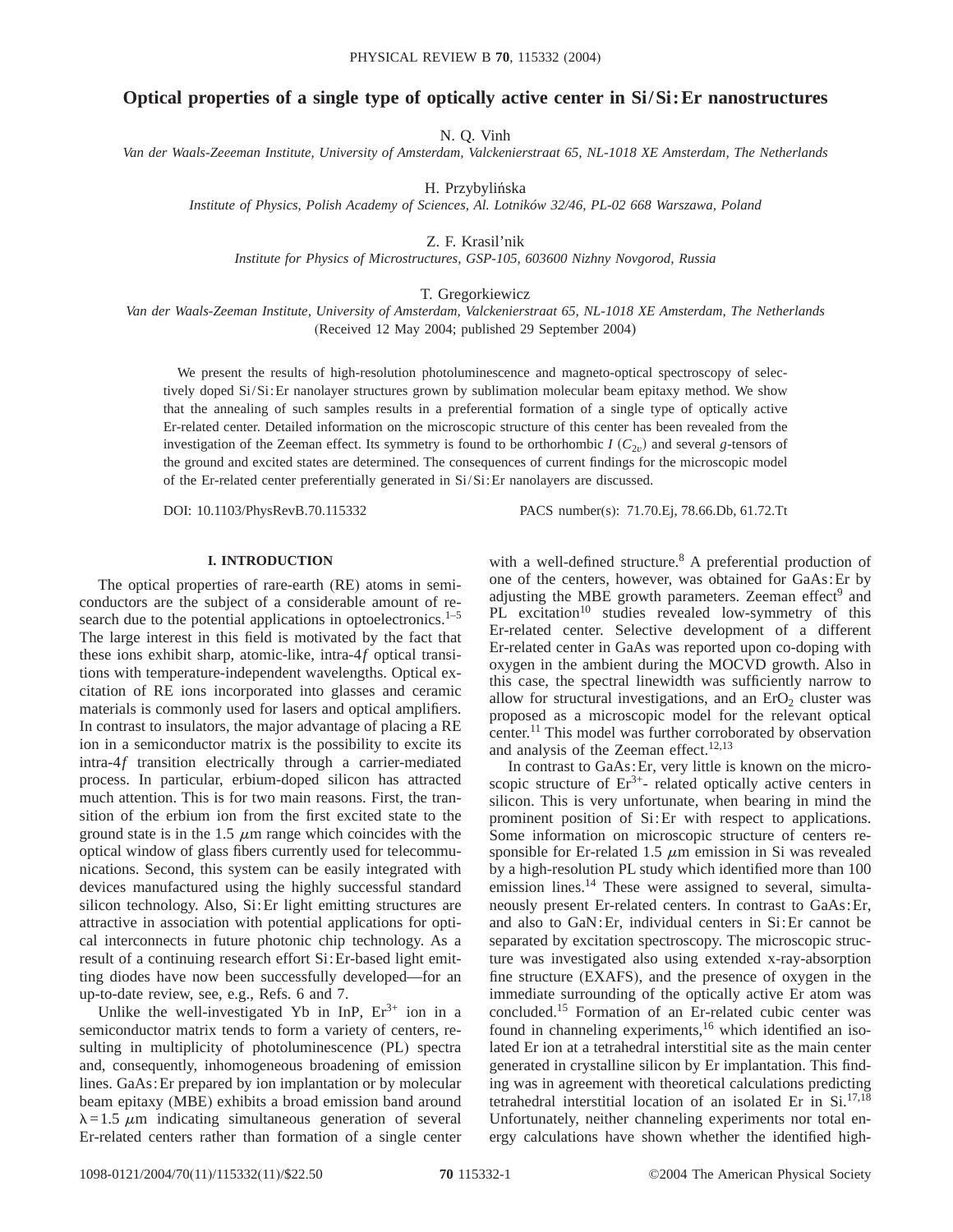symmetry Er centers are responsible for the emission observed in PL measurements. Also electron paramagnetic resonance (EPR), the experimental technique commonly applied to identify the microstructure of defects, has not been, so far, particularly successful in the case of the optically active Er-related centers in crystalline silicon.19

Structural information on optically active centers could be provided by magneto-optical studies. Unfortunately, in spite of numerous attempts, no successful observation of Zeeman effect in PL has been reported for Si:Er. Due to the aforementioned inhomogeneous character of the linewidth, application of magnetic field results in broadening and subsequent vanishing of emission lines. Realization of preferential formation of a single type of optically active Er-related centers is decisive for the future of Si:Er as photonic material. This goal is not achieved in "standard" Si:Er materials prepared by ion implantation, where a large variety of Er-related optically active centers are simultaneously generated.<sup>14,20</sup> Recently, we have confirmed $21$  that the preferential production of a single type of optically active Er-related centers can be realized in Er-doped Si nanolayers grown by sublimation MBE (SMBE).<sup>22</sup> Using this technique, a sandwich structure of interchanged Si/Si:Er nanolayers can be grown. In this case, a high concentration of a specific center (labeled Er-1) was found. One can expect that in SMBE-grown multilayer structures of alternating Si and Si: Er layers,<sup>22</sup> conditions necessary for realization of efficient PL, i.e., high  $Er<sup>3+</sup>$  ions concentration and efficient exciton generation, can be met simultaneously. Upon illumination with a laser beam, excitons generated in undoped Si spacer regions diffuse into doped layers and provide excitation of  $Er<sup>3+</sup>$  ions. Moreover, we have established that spectral characteristics of emission related to the Er-1 center indicate a possibility  $\sim 10^3$  higher value of absorption cross section, when compared to the implanted Si:Er materials used so far. Therefore the Er-1 center emerges as a plausible candidate for realization of optical gain in Si:Er.

In this paper we present an investigation of the Zeeman effect of the Er-1 center—the first Er-related optical center which can be preferentially produced in silicon. Highlights of the preliminary analysis of results of this study have been published before in Ref. 21.

### **II. SAMPLE PREPARATION AND EXPERIMENT**

The SMBE method is a modification of MBE, in which fluxes of Si and dopants are produced by sublimation of appropriate current-heated sources.23 SMBE allows us to grow both uniformly and selectively doped Si:Er structures with a minimum number of defects and a high concentration of dopants. We investigate here a novel type of selectively doped  $Si/Si: Er/Si/Si:Er/··/Si$  multilayer structures of thin  $(\delta)$  Si: Er layers alternating with Si spacers. The extraordinary properties of this material and, in particular, the strong enhancement of PL will be discussed.

The Si:Er layers used in this study were grown by SMBE on Si(100) *p*-type substrates ( $\rho \approx 10-20 \Omega$  cm) under pressure of  $2\times10^{-7}$  mbar. The growth temperatures  $(T_{gr})$  were  $430-700$  °C. The PL intensity in a uniformly doped SMBE

TABLE I. Sample labels, sample parameters, and annealing treaments for the investigated samples.

| Sample<br>label | $d_{\text{Si:Er}}$<br>(nm) | $d_{\rm Si}$<br>(nm) | N   | $\Sigma dSi: Er$<br>$(\mu m)$ | $I_{\text{Si:Er}}$<br>(normalized) |
|-----------------|----------------------------|----------------------|-----|-------------------------------|------------------------------------|
| #51             | 2.3                        | 1.7                  | 400 | 0.92                          | 6.6                                |
| #52             | 2.3                        | 6.5                  | 196 | 0.45                          | 11.4                               |
| #53             | 50                         | 50                   | 16  | 0.80                          | 6.8                                |
| #54             | 6.2                        | 31.3                 | 44  | 0.27                          | 30.5                               |
| #56             | 5.0                        | 100                  | 19  | 0.095                         | 49.3                               |
| #37             | 1800                       |                      | 1   | 1.8                           | 2.9                                |
| J 900           | 200                        |                      |     | 0.2                           | 1                                  |

layer (a single layer) is most intense at a growth temperature of about 560°C. To grow Er-doped silicon layers, polycrystalline Si plates intentionally doped with Er were used as a source for both Er and Si fluxes. The growth rate was varied from 0.3 to 5  $\mu$ m/h and uniformly doped Si: Er layers with a thickness from 0.2 to 6  $\mu$ m were obtained. For the selectively doped  $Si/Si: Er/Si/Si:Er/ \cdots /Si$  multilayer structures, a thickness of Er-doped Si layers,  $d_{\text{Si:Er}}$ , was 2.0–50 nm, the thickness of Si space layers,  $d_{\text{Si}}$ , was 1.7–100 nm and the number of periods was *N*=16−400. Following the SMBE growth procedure, an additional annealing of the structures was carried out in a nitrogen or hydrogen flow at 800°C for 30 min.22 Table I shows the list of samples used in this research. For comparison, an implanted sample (labeled J900) has been added. This sample has been prepared by Er (energy 320 keV, dose  $3 \times 10^{12}$  cm<sup>-2</sup>) and O (energy 40 keV, dose  $3 \times 10^{13}$  cm<sup>-2</sup>) implantations followed by 900°C/30 min anneal in nitrogen.

In the experiments, samples were excited using a cw argon-ion laser operating at 514.5 nm or 488 nm. All spectra were obtained with either a 1.0 m or 1.5 m F/8 monochromator (Jobin-Yvon THR-1000/THR-1500 equipped with a 900 grooves/mm grating blazed at 1.5  $\mu$ m) and detected by a high sensitivity germanium detector (Edinburgh Instruments). Optical measurements were performed using a variable temperature continuous flow cryostat accessing the 1.5–300 K range (Oxford Instruments Optistat CF). For the Zeeman experiments, the sample was placed in a split-coil superconducting magnet with optical access (Spectromag 8). The magnetic field was varied from 0 up to 6 T.

### **III. PHOTOLUMINESCENCE**

Figure 1 compares the  $6500 \text{ cm}^{-1}$  Er-related emission band from a "standard" J900 sample prepared by ion implantation (trace a) with that observed in the SMBE grown samples (traces b, c, d).

We used a uniformly doped SMBE sample (#37) with the highest total intensity of the integrated PL signal, a selectively doped SMBE sample (#51), and the sample #51 following a short annealing. The measurements were taken at 4.2 K, under identical conditions for all the samples. We point out that the preparation conditions of the ion-implanted sample were optimized in such a way as to obtain maximal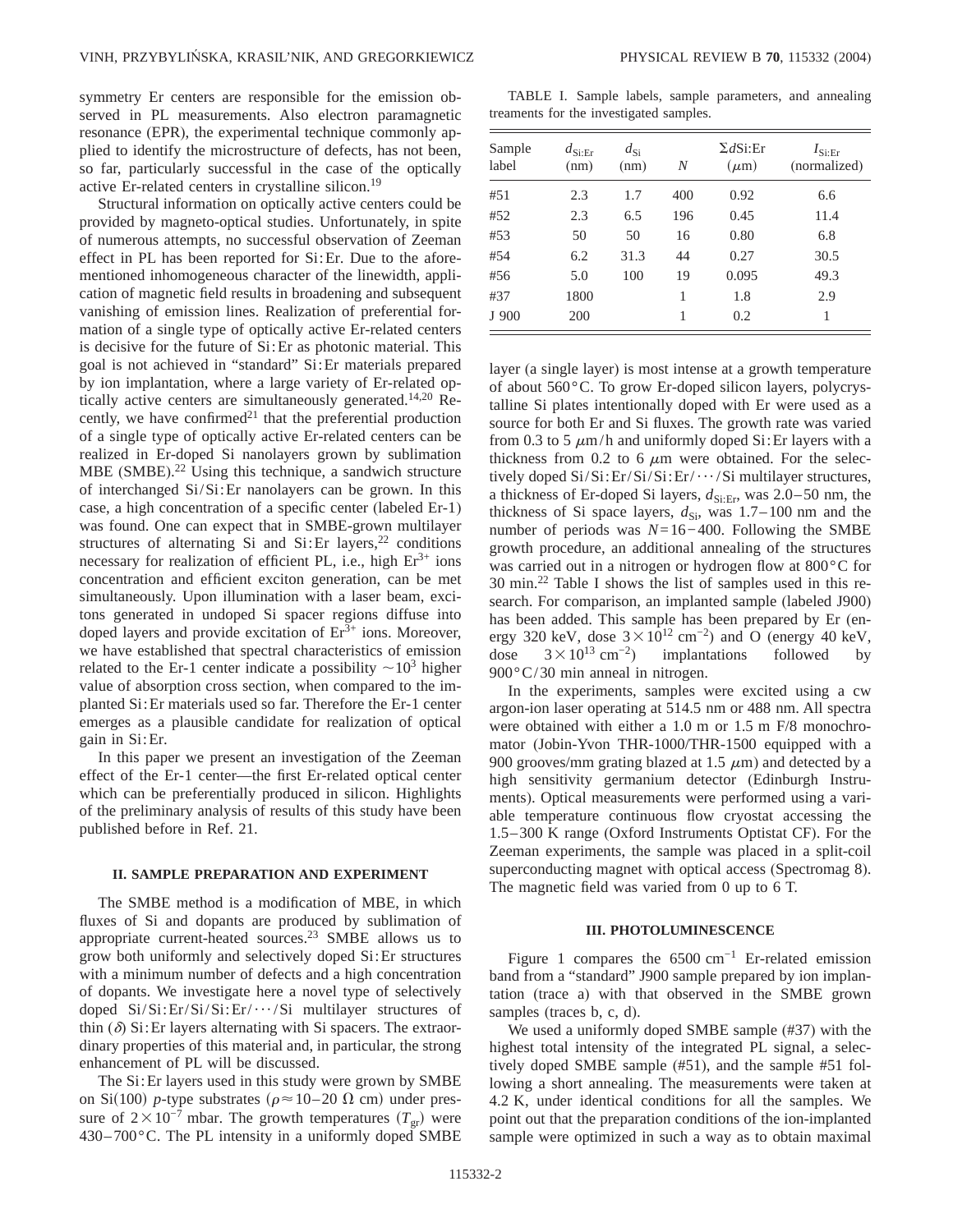

FIG. 1. PL spectra of a Si:Er sample prepared by implantation (a), the uniformly doped SMBE layer grown at  $560^{\circ}$ C (b), the selectively doped SMBE as grown at  $500^{\circ}$ C (c), and following a short annealing at 800°C for 30 min (d). All the spectra have been recorded at  $4.2$  K under  $Ar^+$ -ion laser excitation. In the inset, the multilayer structure of the SMBE grown sample is schematically illustrated.

PL signal.<sup>20</sup> Nevertheless, the Si: Er layers grown by the SMBE method show stronger emission.

The PL spectrum of the uniformly doped SMBE layer is shown in Fig. 1, trace b. As can be seen, the PL intensity obtained in the SMBE grown sample (#37) exceeds considerably that of the ion implanted one. A broad spectral band is seen around the energy of 6506 cm<sup>-1</sup> with the width about 25 cm<sup>-1</sup>. It was suggested to originate from Er complexes of the so-called  $SiO_2$ -precipitate type center.<sup>20</sup> Along with the precipitate center, also the PL spectrum of the Er-1 center (marked by arrows in Fig. 1) can be distinguished. This spectrum has been reported before $22$  and assigned to a lowsymmetry Er-related center.

The sample #51 consists of 400 Si:Er layers of 2.7 nm thickness interlaced by 1.7 nm Si spacers. The structure is schematically depicted in the inset to Fig. 1. The PL spectrum of the as grown sample #51 is presented in Fig. 1, trace c. It has high intensity and shows multiple sharp features superimposed on a relatively broad band.

Detailed investigations revealed that at low temperature, the integrated intensity of the Er-related PL in optimized multilayer structures can be an order of magnitude higher than from a single Si:Er layer of an equal Er-doped volume. The intensity increase was found to depend strongly on the thickness and number of the undoped Si spacer layers. Table I lists the structure parameters for several of the investigated samples together with the integrated PL intensity  $(I_{\text{Si-Er}})$  normalized for the same volume of Er doped layers and scaled with respect to the implanted sample. This is obtained by dividing the PL intensity over the total thickness  $\Sigma d_{\text{Si-Er}}$  and the intensity of J900. It can be seen that  $I_{\text{Si:Er}}$  increases with increasing thickness of the spacer layer up to 50 nm, at which point it exceeds the  $I_{\text{Si-Er}}$  intensity of the uniformly doped Si:Er layer by more than an order of magnitude. The enhancement of the luminescence intensity in the multilayer structures as compared to uniformly doped layers may be related to more efficient Er excitation. As known, the maxi-



FIG. 2. PL spectra of the annealed #51 sample as measured at 4.2 and 110 K. For line positions, symbols, and halfwidths, see Table I. The inset shows a high-resolution scan of the most intense,  $L_1^1$  line, of the Er-1 spectrum.

mum values for quantum efficiency and PL intensity in Si:Er structure are reached at low temperatures when excitation of  $Er<sup>3+</sup>$  occurs through of an intermediate state with participation of an exciton. One may speculate that in a multilayer structure, excitons efficiently generated in Si spaces have long lifetime and can subsequently diffuse towards Er doped regions. In that way they provide an excitation additional to that by excitons induced in the Si:Er layer.

Annealing considerably alters PL characteristics of the multilayer structure—see trace d in Fig. 1. While the total intensity of emission changes only slightly, the spectrum undergoes an important transformation: the broad band disappears and a small number of sharp and intense lines of the Er-1 PL spectrum remain. This is illustrated in Fig. 2, for measurements taken at 4.2 and 110 K. The inset shows a high-resolution scan of the main feature of the Er-1 spectrum. As can be seen, the real width of this PL line is measured to be extremely small  $\Delta E \le 0.08$  cm<sup>-1</sup> (10  $\mu$ eV). To our best knowledge, this is among the smallest values ever measured for any emission band in a semiconductor matrix. At low temperature, below 25 K, the Er-1 spectrum consists of a set of narrow intense lines at energies of 6502.85, 6443.72, 6433.59, 6393.17 cm−1. For further reference we label these line 1  $(L_1^1)$ , line 2  $(L_2^1)$ , line 3  $(L_3^1)$ , and line 4  $(L_4^1)$ , respectively. At higher temperatures other lines, labeled hot line 1  $(L_1^2)$ , hot line 2  $(L_2^2)$ , hot line 3  $(L_3^2)$ , and a second hot line 1  $(L_1^3)$ , appear at 6554.82, 6496.03, 6485.65, and 6620.97 cm−1, respectively. The intensities of these lines rapidly increase with increasing temperature while, at the same time, the intensities of the lines  $L_1^f, L_2^1, L_3^1, L_4^1$  decrease. These details of the spectra are presented in Table II. We note that the hot lines are displaced by about  $52 \text{ cm}^{-1}$ .

Temperature dependence of luminescence has been investigated in more detail in order to determine the electronic level scheme of the optically active center responsible for the Er-1 spectrum. The temperature was varied between 4.2 K and 160 K. The intensity ratios of the lines  $L_1^2$ ,  $L_2^2$ ,  $L_3^2$  to that of  $L_1^1$ ,  $L_2^1$ ,  $L_3^1$ , obtained from the measurements, are plotted as a function of temperature in Fig. 3 (traces c, b, and a, respec-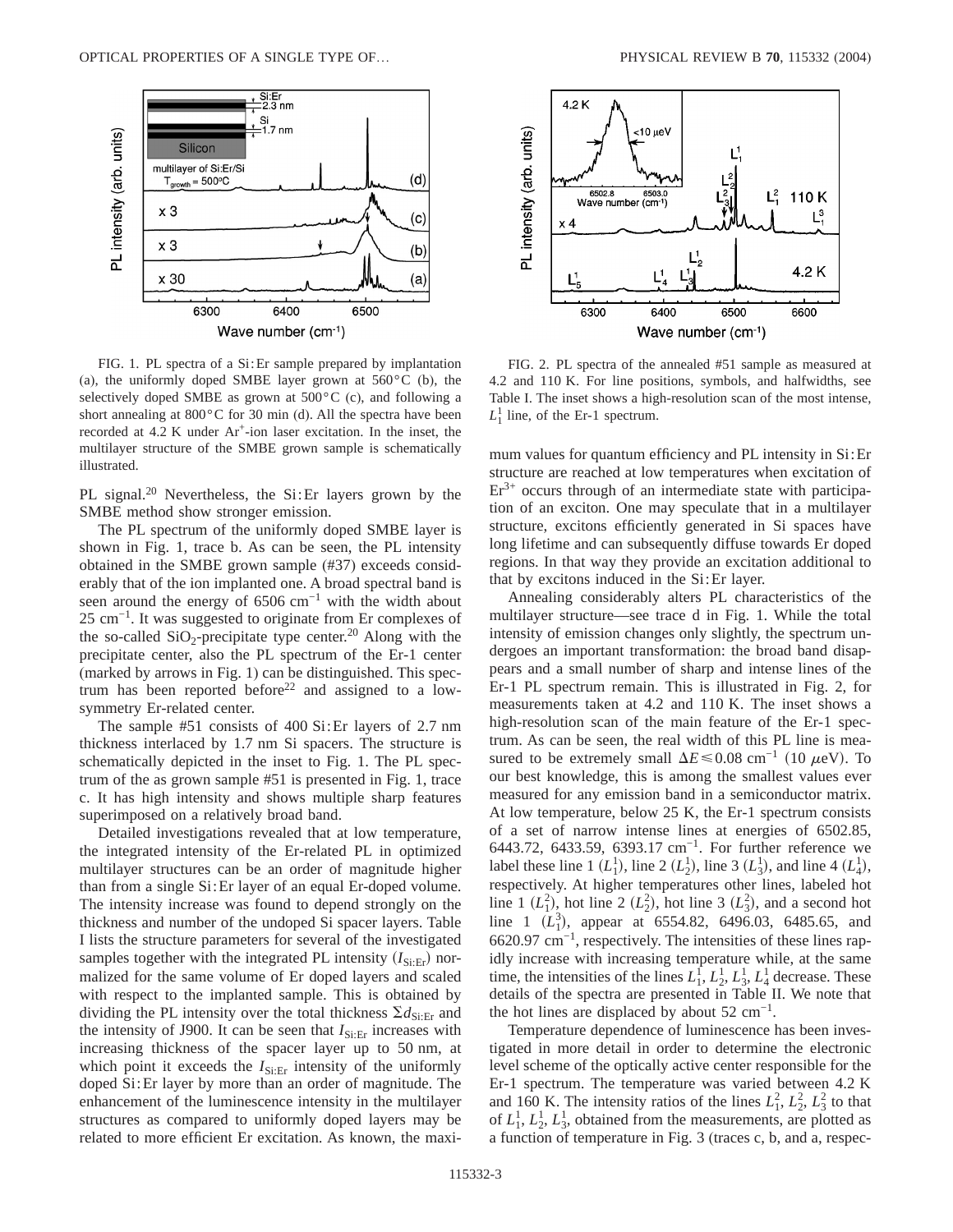TABLE II. Labeling and spectroscopic parameters of the Er-related photoluminescence lines.

| Transition        | Label   | $h\nu$ (cm <sup>-1</sup> ) | Displacement $(cm-1)$  |
|-------------------|---------|----------------------------|------------------------|
| Line 1            | $L_1^1$ | 6502.85                    |                        |
| Line $2$          | $L^1$   | 6443.72                    | $-59.13$ from $L_1^1$  |
| Line 3            | $L^1_3$ | 6433.59                    | $-69.26$ from $L_1^1$  |
| Line 4            | $L_4^1$ | 6393.17                    | $-109.68$ from $L_1^1$ |
| Line 5            | $L^1_5$ | 6269.96                    | $-232.89$ from $L_1^1$ |
| Hot line 1        | $L_1^2$ | 6554.82                    | 51.97 from $L_1^1$     |
| Hot line 2        | $L_2^2$ | 6496.03                    | 52.31 from $L_2^1$     |
| Hot line 3        | $L_3^2$ | 6485.65                    | 52.06 from $L_3^1$     |
| Second hot line 1 | $L_1^3$ | 6620.97                    | 66.51 from $L_1^2$     |

tively). From the Arrhenius plot, we conclude the same activation energy of  $49±3$  cm<sup>-1</sup> for all of them. This value is in good agreement with separation of lines  $L_1^2$ ,  $L_2^2$ ,  $L_3^2$  to the lines  $L_1^1$ ,  $L_2^1$ ,  $L_3^1$ , (51.97, 52.31, 52.06 cm<sup>-1</sup>, respectively). Also, the intensity ratio of the lines  $L_1^3$  to that of  $L_1^2$  has an activation energy of  $72\pm8$  cm<sup>-1</sup> (trace d), very similar to the spectroscopic splitting of  $L_1^3$  and  $L_1^2$ , (66.51 cm<sup>-1</sup>).

Based on the PL investigation we can interpret the observed structure of the spectrum at low temperature as transitions from the lowest excited state to the crystal field split ground state. At elevated temperatures satellites of these lines can be detected, as shown in Fig. 2. They are shifted by 52 and 118 cm<sup>-1</sup> (6.4 and 14.6 meV) towards higher energies for each transition, and can be associated with transitions originating at the second and the third crystal field split levels of the excited state. Such an energy level diagram responsible for PL of the Er-1 center is shown in the inset to Fig. 3.



FIG. 3. Arrhenius plots of the temperature variation of the intensity ratios of the hot line 1  $(L_1^2)$  relative to the line 1  $(L_1^1)$  (triangles); the hot line of line 2  $(L_2^2)$  relative to the line 2  $(L_2^1)$  (diamonds); the hot line of line  $3(L_3^2)$  relative to the line  $3(L_3^1)$ (squares). The activation energies are found to be  $\Delta E \approx 50 \text{ cm}^{-1}$ , equal to the spectroscopic splitting. The intensity ratio of the second hot line  $L_1^3$  relative to line 1  $(L_1^1)$  (circles) is shown as trace d; it has an activation energy of  $72\pm8$  cm<sup>-1</sup>, equal to the  $L_1^3$  to  $L_1^2$  energy separation.

### **IV. ZEEMAN SPLITTING OF THE PL LINES**

### **A. Introduction: theoretical considerations**

The electronic configuration of  $Er^{3+}$  is  $4 f^{11}$  with a ground state  $^{4}I_{15/2}$  and a first excited state  $^{4}I_{13/2}$ . In a crystal field with  $T_d$  symmetry the ground state  ${}^4I_{15/2}$  will split into two doublets,  $\Gamma_6$  and  $\Gamma_7$ , and three  $\Gamma_8$  quadruplets, whereas the first excited state  $({}^{4}I_{13/2})$  splits into  $2\Gamma_6 + \Gamma_7 + 2\Gamma_8$ . This splitting is described by the crystal field Hamiltonian<sup>24</sup>

$$
\mathcal{H} = B_4(O_4^0 + 5O_4^4) + B_6(O_6^0 - 21O_6^4),\tag{1}
$$

where  $O_l^m$  are Steven's equivalent operators and the  $B_l$  are adjustable parameters related to the strength of the crystal field components. Alternatively, the Hamiltonian can be expressed in the notation introduced by Lea, Leask, and Wolf  $(LLW),<sup>25,26</sup>$ 

$$
\mathcal{H} = \frac{Wx}{F(4)} (O_4^0 + 5O_4^4) + \frac{W(1 - |x|)}{F(6)} (O_6^0 - 21O_6^4). \tag{2}
$$

The parameters *W* and *x* are related to  $B_4$  and  $B_6$  as  $B_4F(4) = Wx$ ,  $B_6F(6) = W(1-|x|)$ . *W* is an energy scale factor. The dimensionless parameter *x* can take values from 0 to  $\pm 1$ , which covers the range of the  $B_4/B_6$  ratios between 0 and  $\pm\infty$ . Negative values of *x* correspond to tetrahedral coordination, whereas positive values of *x* occur for octahedral coordination. The factors  $F(4)$  and  $F(6)$  are introduced to keep the eigenvalues in the same numerical range for all ratios of the fourth to sixth degree terms. For  $J=15/2$ ,  $F(4)=60$ ,  $F(6)=13860$  and for  $J=13/2$ , they are 60 and 7560, respectively.25 In Fig. 4 we reproduce the LLW calculations of the eigenvalues for  $J=15/2$  and  $J=13/2$ . The state labeling is that for  $T_d$  symmetry.<sup>27</sup> Note that all matrix elements, and hence all eigenvalues, are proportional to *W*; in Fig. 4 they are presented with the energy scale parameter set to *W*=1 cm<sup>−1</sup>, and are functions of *x* only.

The eigenfunctions expressed in the basic states  $|M_J\rangle$  are either of the form

$$
|\psi_1, \pm\rangle = \pm \left( a_1 | \pm \frac{15}{2} \right) + a_2 | \pm \frac{7}{2} \rangle + a_3 | \pm \frac{1}{2} \rangle + a_4 | \pm \frac{9}{2} \rangle \tag{3a}
$$

for  $J=15/2$ , and

$$
|\psi_2, \pm\rangle = \pm (b_1|\pm \frac{7}{2}\rangle + b_2|\pm \frac{1}{2}\rangle + b_3|\pm \frac{9}{2}\rangle)
$$
 (3b)

for  $J=13/2$ , or

$$
|\psi_3, \pm \rangle = \pm \left( c_1 | \pm \frac{13}{2} \rangle + c_2 | \pm \frac{5}{2} \rangle + c_3 | \pm \frac{3}{2} \rangle + c_4 | \pm \frac{11}{2} \rangle \right) (4)
$$

for both *J*=15/2 and 13/2. In an external magnetic field the degeneracy of the crystal-field split levels is lifted. The splitting of the doublet states can be described by an effective spin  $\tilde{S} = 1/2$  and labeling of the state  $|\tilde{\pm}\rangle$ . If the Zeeman interaction is much smaller than the crystal field splitting, the Zeeman interaction has the form

$$
\mathcal{H} = g\mu_B \mathbf{B} \cdot \widetilde{\mathbf{S}},\tag{5}
$$

where  $\mu_B$  being the Bohr magneton, and *g* the effective *g*-value.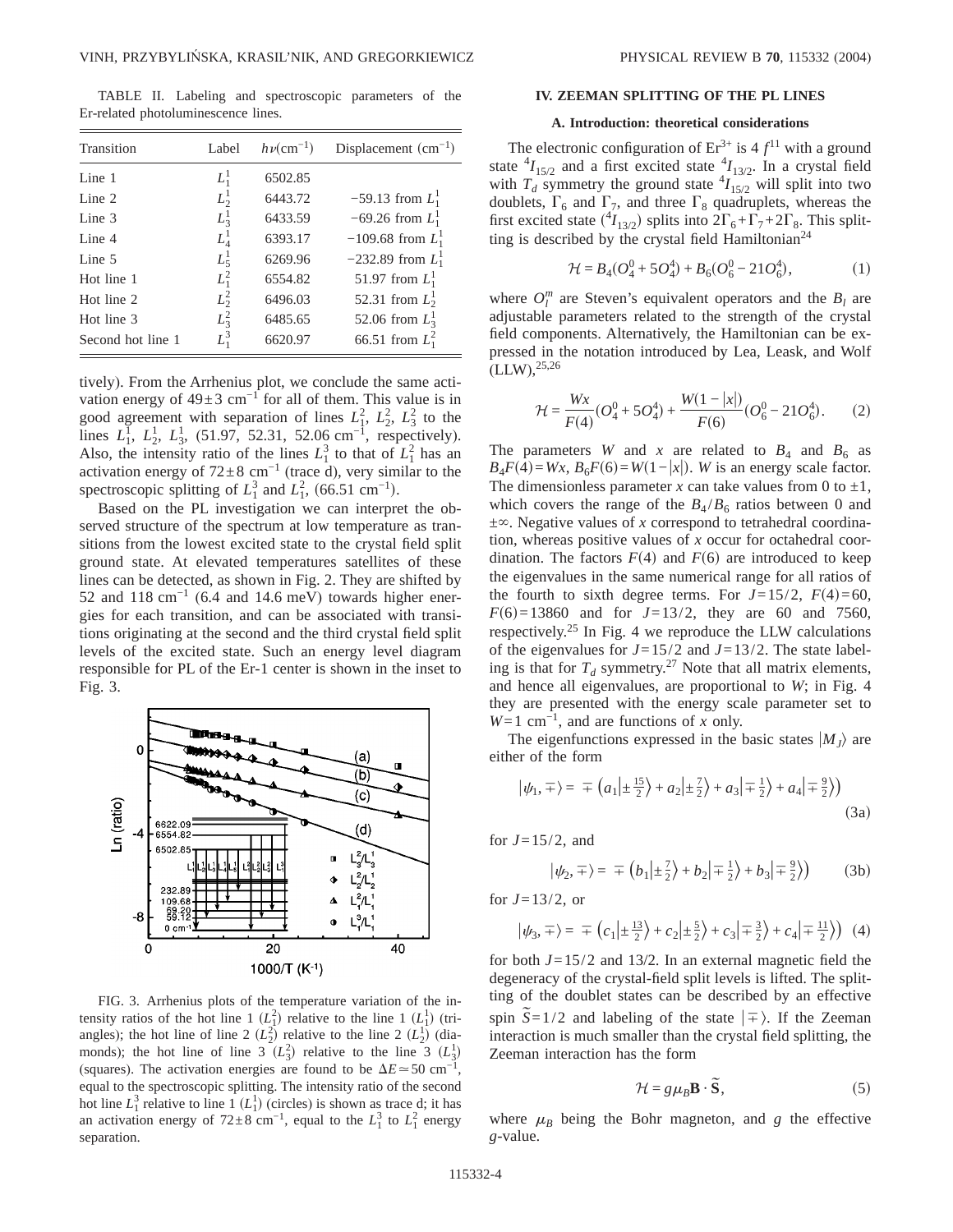

FIG. 4. The energy-level splitting of a *J*=15/2 (a) and a *J*  $=13/2$  (b) manifold by a cubic crystal field of  $T<sub>d</sub>$  symmetry Ref. 25. Possible locations of the ground and the first excited states of the Er-1 center are indicated.

The coefficients in Eqs. (3a) and (3b) can be uniquely determined for the  $\Gamma_7$  doublets and those in Eq. (4) for the  $\Gamma_6$ doublet. The effective *g*-factors of these states can be easily calculated  $(g=2g J \Sigma_M a_J^2 M_J)$ , where  $g_J$  is the Landé factor). The Landé *g*-factor of the free  $Er^{3+}$  ions is  $g_J = \frac{6}{5}$  for the pure ground state  ${}^4I_{15/2}$ , and  $g_J = \frac{72}{65}$  for the pure first excited state  ${}^4I_{13/2}$ . In  $T_d$  symmetry the (isotropic) effective *g*-factors are thus 6.80 and 6.00 for the  $\Gamma_6$  and  $\Gamma_7$  symmetry doublets, respectively, of a pure  $^{4}I_{15/2}$  manifold, while for the  $\Gamma_7$  doublet of the  $^{4}I_{13/2}$  multiplet *g*=5.54. For all the other states the coefficients in the wave functions, and hence the effective *g*-factors, depend on crystal field parameters.

The quadruplets  $\Gamma_8$  can be described by an effective spin of  $\tilde{S} = 3/2$ , where the  $M\tilde{S} = \frac{1}{2}$  states have the form given by Eqs. (3a) and (3b) and the  $M_{\tilde{S}} = \pm \frac{3}{2}$  states have the form given by Eq. (4). The Zeeman interaction for a  $\Gamma_8$  quadruplet is more complicated than that for the ordinary  $J=3/2$  quadruplet, as there are nonvanishing matrix elements between the  $M_{\tilde{S}} = \pm \frac{3}{2}$  wave functions. The Hamiltonian describing the Zeeman interaction within a  $\Gamma_8$  quadruplet can be expressed  $by<sup>28</sup>$ 

$$
\mathcal{H} = g_J \mu_B (a\mathbf{B} \cdot \widetilde{\mathbf{S}} + b(B_x \widetilde{S}_x^3 + B_y \widetilde{S}_y^3 + B_z \widetilde{S}_x^3)).
$$
 (6)

The parameters *a* and *b* can be expressed also as *a*=−*P*/12 +9*Q*/4, *b*=*P*/3−*Q*, where *P* and *Q* are the expectation val-

TABLE III. The selection rules of the ED and MD transitions.

|                               | $\Gamma_6 +\rangle$ | $\Gamma_6$ - $\rangle$ | $\Gamma_7 +\rangle$ | $\Gamma_7$ $\rightarrow$ |
|-------------------------------|---------------------|------------------------|---------------------|--------------------------|
| $\Gamma_6 +\rangle$           | MD                  | MD                     | ED                  | $\theta$                 |
| $\Gamma_6 -\rangle$           | MD                  | <b>MD</b>              | $\Omega$            | ED                       |
| $\Gamma_7 +\rangle$           | ED                  | $\theta$               | MD                  | MD                       |
| $\Gamma_7  -\rangle$          | $\Omega$            | ED                     | MD                  | MD                       |
| $\Gamma_8$ + $\frac{3}{2}$    | $MD+ED$             | $MD+ED$                | $MD+ED$             | $\Omega$                 |
| $\Gamma_8$ + $\frac{1}{2}$    | $MD+ED$             | 0                      | $MD+ED$             | $MD+ED$                  |
| $\Gamma_8$   $-\frac{1}{2}$   | 0                   | $MD+ED$                | $MD+ED$             | $MD + ED$                |
| $\Gamma_8$   $-\frac{3}{2}$ ) | $MD+ED$             | $MD + ED$              | $\theta$            | $MD + ED$                |

ues of  $(a\mathbf{B}\cdot\widetilde{\mathbf{S}}+b(B_x\widetilde{S}_x^3+B_y\widetilde{S}_y^3+B_z\widetilde{S}_x^3))$  for  $\ket{+\frac{3}{2}}$  and  $\ket{+\frac{1}{2}}$  states, respectively. In an ordinary *J*=3/2 quadruplet *P*=3*Q* and, in consequence,  $b=0$ .

In a free ion electric dipole (ED) transitions between the levels of the 4*f <sup>n</sup>* configuration are parity forbidden and only magnetic dipole transitions (MD) are expected. However, the crystal field of the host material may break the inversion symmetry and admix states of opposite parity via odd terms in the crystal field potential, which makes ED transitions partly allowed. The selection rules governing optical transitions between Zeeman split levels of  $Er^{3+}$  are the following: MD transitions can occur between states of  $\Delta J=0$ ,  $\pm 1$ ,  $\Delta M_J=0$ ,  $\pm 1$ , whereas ED transitions can occur between states with  $\Delta J \le 6$ ,  $\Delta M_J = 0$ ,  $\pm 1$ . The  $T_d$  symmetry imposes further restrictions on the selection rules: transitions between two doublets of the same symmetry are only MD allowed, whereas those between  $\Gamma_6$  and  $\Gamma_7$  doublets are only ED allowed. Moreover, in the latter case only  $|\pm\rangle \leftrightarrow |\pm\rangle$  transitions can occur. Transitions to and from a  $\Gamma_8$  quadruplet are both ED and MD allowed.<sup>29</sup> The allowed transitions in pure  $T_d$ symmetry are summarized in Table III. According to these selection rules, for  $Er^{3+}$  in a site of  $T_d$  symmetry we should expect, assuming that the initial state is a doublet, the following number of Zeeman components: 2 for emission terminating on a doublet of the other symmetry, 4 for a doublet of the same symmetry, and 6 components for the emission terminating on either of the 3 quadruplets. We will refer to Table III frequently in the following sections, as it will turn out that the optical transitions of the Er center under investigation closely follow the selection rules for the cubic symmetry.

In a crystal field of lower than cubic symmetry the  $^{4}I_{15/2}$ and  $^{4}I_{13/2}$  will split into 8 and 7 Kramers' doublets, respectively. In particular, in an orthorhombic  $C_{2v}$  crystal field all the doublets would be of the same  $\Gamma_5$  symmetry and optical transitions between them would be MD and ED allowed. The crystal field splitting is described by the following Hamiltonian:

$$
\mathcal{H} = B_2^0 O_2^0 + B_2^2 O_2^2 + B_4^0 O_4^0 + B_4^2 O_4^2 + B_4^4 O_4^4 + B_6^0 O_6^0 + B_6^2 O_6^2
$$
  
+  $B_6^4 O_6^4 + B_6^6 O_6^6$ . (7)

Here two of the quantization axes are oriented along non-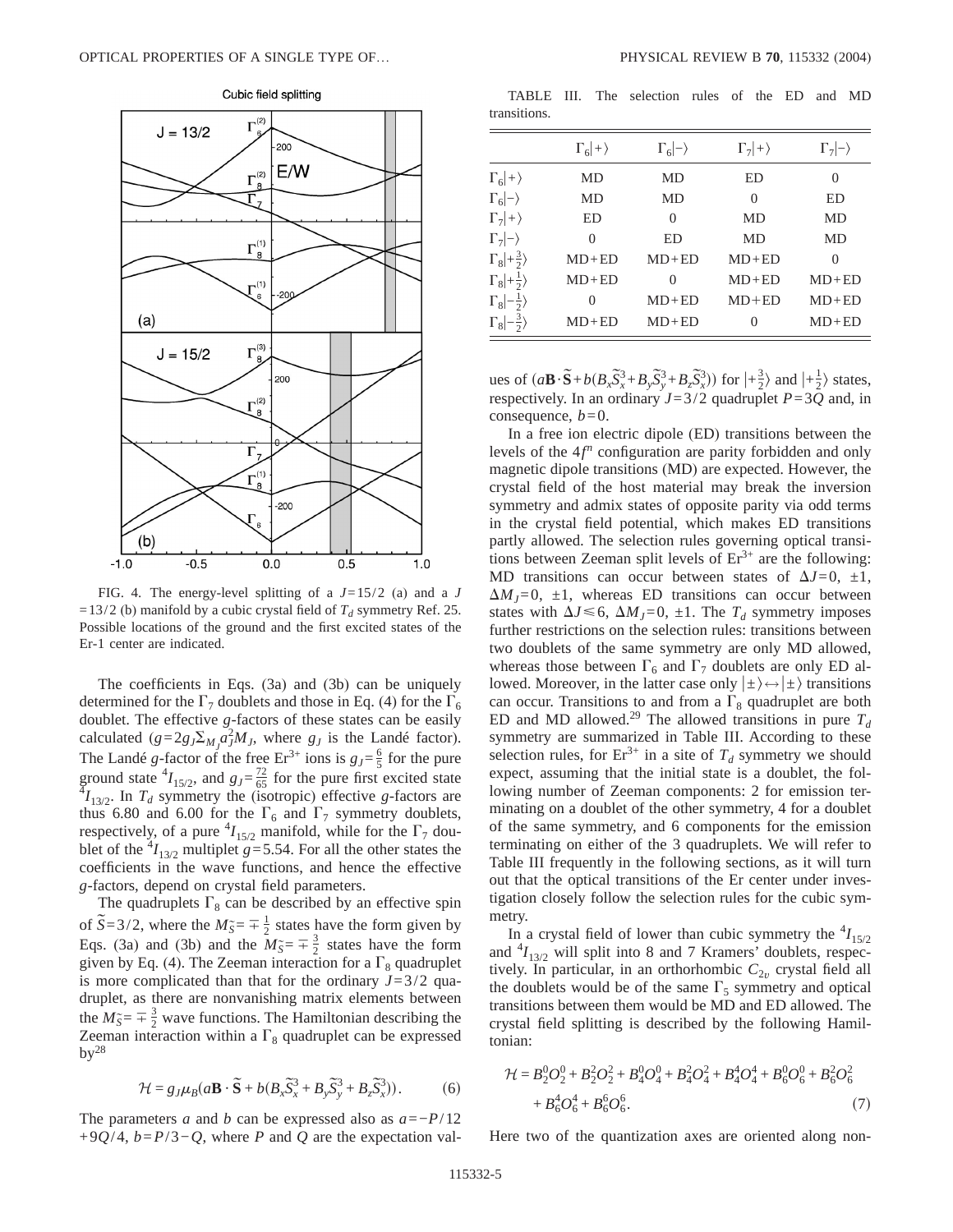

FIG. 5. Zeeman effect for the main PL line  $L_1^1$  at 4.2 K for magnetic field of 5.25 T oriented along the main crystal directions (a)  $\mathbf{B} \vert \vert \langle 100 \rangle$ , (b)  $\mathbf{B} \vert \vert \langle 111 \rangle$ , and (c)  $\mathbf{B} \vert \vert \langle 011 \rangle$ . Inset to the figure: angular dependence of the Zeeman effect for the line  $L_1^1$  at *B*  $=$  5.25 T for the (011) crystallographic plane.

equivalent  $\langle 011 \rangle$  directions perpendicular to each other, taken as  $x<sup>3</sup>$  and  $y<sup>4</sup>$ , while the  $z<sup>6</sup>$  axis is the  $\langle 100 \rangle$  oriented intersection of the planes, perpendicular to  $x<sup>6</sup>$  and  $y<sup>7</sup>$ . The Zeeman interaction Hamiltonian for well separated doublets (where second order effects can be ignored) takes the form,

$$
\mathcal{H} = \mu_B \mathbf{B} \cdot \mathbf{g} \cdot \widetilde{\mathbf{S}},\tag{8}
$$

where  $g$  is now a tensor with the main axes oriented along  $x'$ , *y*', and *z'*.

If the distortion of cubic symmetry is small, i.e., the splitting of the quadruplets is much smaller than the distance to the next "cubic" level, the influence of Hamiltonian (7) on a  $\Gamma_8$  *quadruplet* can be expressed by the so-called quadrupole term,  $\tilde{S} \cdot D \cdot \tilde{S}$ , which in the defect axes takes the form<sup>24</sup>

$$
\mathcal{H} = D\left(\widetilde{S}_{z'}^2 - \frac{1}{3}\widetilde{S}(\widetilde{S} + 1)\right) + E(\widetilde{S}_{x'}^2 - \widetilde{S}_{y'}^2). \tag{9}
$$

The total Hamiltonian, which needs to be considered is

$$
\mathcal{H} = \mu_B g_j (a\mathbf{B} \cdot \widetilde{\mathbf{S}} + b(B_x \widetilde{S}_x^3 + B_y \widetilde{S}_y^3 + B_z \widetilde{S}_x^3)) + \widetilde{\mathbf{S}} \cdot \mathbf{D} \cdot \widetilde{\mathbf{S}}.
$$
\n(10)

# **B.** Splitting of line  $L_1^1$

The Zeeman splitting of the main PL line  $L_1^1$  measured at 4.2 K in magnetic field of 5.25 T is shown in Fig. 5. For the field oriented along the principal directions, three Zeeman components for **B** $\vert \langle 100 \rangle$ , four components for **B** $\vert \langle 111 \rangle$  and seven components for  $\mathbf{B}||\langle 011 \rangle$  can be seen. The angular dependence of the line positions, measured at 5.25 T in the  $\{011\}$  crystal plane from [001] direction to [011], is depicted in the inset of Fig. 5. The clearly observed strong dependence of the Zeeman splitting on the orientation of the magnetic field indicates that the center has lower than cubic symmetry. The center has only four nonequivalent orientations for an arbitrary direction of **B** in this plane, with two orientations for **B** along  $\langle 100 \rangle$  and  $\langle 111 \rangle$  directions, and three for  $\langle 001 \rangle$  direction. This is a clear and unambiguous signature of orthorhombic  $I(C_{2v})$  symmetry. As explained in detail in Ref. 21, the angular as well as the magnetic field dependencies can be only described with  $g_x^{(1)} = G_x^{(1)} = 0 \pm 0.1$ ,  $g_y^{(1)} = 0$ −*G y*  $s_y^{(1)} = 3.3 \pm 0.1$ , and  $g_z^{(1)} = G_z^{(1)} = 0 \pm 0.1$ , where **g**<sup>(1)</sup> and **G**<sup>(1)</sup>) refer to *g*-tensor values for the  $J=15/2$  and  $J=13/2$  manifolds, respectively, and the superscript denotes the position of the level in the manifold. For sake of consistency we point out that in our preliminary analysis<sup>21</sup> a different tensor axes set was adopted, with the *z* axis chosen as the one with the only nonvanishing *g*-value. The solid lines in the inset to Fig. 5 show the peak positions calculated with use of Eq. (8) for  $|\pm\rangle \leftrightarrow |\pm\rangle$  transitions, which were the only ones observed. Hence, the individual *g*-tensors of the upper and lower doublets  $\mathbf{g}^{(1)}$  and  $\mathbf{G}^{(1)}$  could not be determined. The values were estimated from the temperature dependence of the intensity ratio of the high and the low energy Zeeman components at high field, under assumption of full thermalization, to be  $\mathbf{G}^{(1)} = [0 \pm 0.1, 15.1 \pm 0.8, 0 \pm 0.1],$  which implied  $\mathbf{g}^{(1)}$  $=[0\pm 0.1, 18.4\pm 0.8, 0\pm 0.1]$ <sup>21</sup>

The *g*-tensor values  $G^{(1)}$  for the excited state can be determined with a better accuracy from the analysis of the Zeeman splitting of the line  $L_4^1$ , presented in the next subsection, of which transitions with the difference as well as the sum of the effective *g*-factors of the ground and excited states were observed. We will, therefore, defer the discussion of the determined *g*-tensor values until later. We would only like to point out at this stage that despite the anisotropy of the *g*-tensor determined here, the optical transitions remarkably resemble those expected between doublets of different type in  $T_d$  symmetry (Table III).

# C. Splitting of line  $L_4^1$

The Zeeman splitting of line  $L_4^1$ , as measured at 4.2 K for two orientations of the magnetic field  $\mathbf{B} \vert \vert \langle 100 \rangle$  and  $\mathbf{B} \vert \vert \langle 011 \rangle$ , is shown in Figs. 6(a) and 6(b), respectively. For **B** oriented along the cube axis,  $\mathbf{B}||\langle100\rangle$ , four dominant Zeeman components are observed. In addition, weaker Zeeman components originating from a relatively broad shoulder line partly superimposed on  $L_4^1$  are seen. For **B** along  $\langle 011 \rangle$  up to 12 Zeeman components are seen at 5 T. The overall splitting is about an order of magnitude larger than that for  $L_1^{1,21}$  The effective *g*-factors for the outer Zeeman components are about 20 for both magnetic field orientations. We conclude that, unlike in the case of  $L_1^1$ , here we observe transitions not only with the difference,  $(G−g)$ , but also with the sum,  $(G$  $+g$ , of the effective *g*-factors of the excited and ground states.

By simulating the line positions with Hamiltonian (8) we can determine both the *g*-tensor values for the ground state,  $\mathbf{g}^{(4)} = [8.3 \pm 0.5, 7.6 \pm 0.5, 1.6 \pm 0.3]$ , and the excited state,  $\mathbf{G}^{(1)} = [0 \pm 0.1, 14.8 \pm 0.5, 0 \pm 0.1]$ . As can be seen from the solid lines in Fig. 6, the simulation gives in this case good agreement with the experimental data for all  $(G-g)$  and  $(G$  $+g$ ) transitions and all nonequivalent orientations in  $C_{2v}$ symmetry. Due to the fact that  $G_z = 0$ , i.e., there is no Zeeman splitting in the excited state at  $\mathbf{B}||\langle100\rangle$  for the defect con-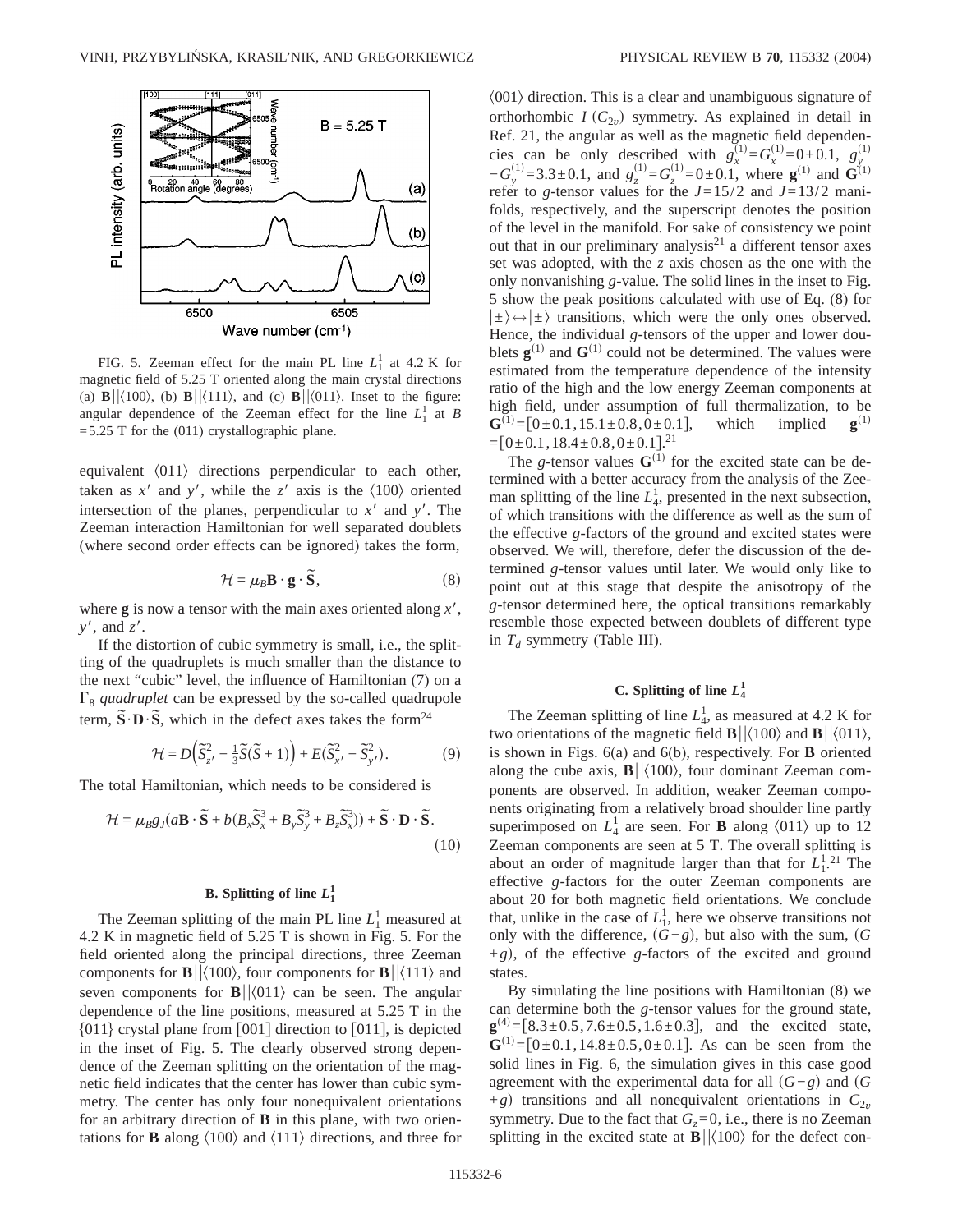

FIG. 6. Zeeman effect of the line  $L_4^1$ , with the magnetic field along the main crystal directions (a)  $\mathbf{B}||\langle100\rangle$ , and (b)  $\mathbf{B}||\langle011\rangle$ , at *T*=4.2 K.

figuration with **B** parallel to *z*, the  $(G-g)$  and  $(G+g)$  transitions coincide reducing the number of Zeeman components from four to two. For other defect configuration the energies are very close to those of the  $(G-g)$  transitions, with the energy difference falling within the linewidth (indicated by error bars in Fig.  $6$ ). In contrast, the lines with the sum  $(G)$  $+g$ ) of the effective *g*-values can be seen. Hence, for  $\mathbf{B} \vert \vert \langle 100 \rangle$  only four separated PL lines are observed.

Similarly, since  $G_r = 0$ , for **B**| $|\langle 011 \rangle$  ten out of twelve possible components are expected, with one being too weak to be detected. At high fields additional splitting for two configurations appears which indicates some misorientation of the rotation plane. The calculated line positions agree very well with the experimental ones within the whole magnetic field range studied only for the lower energy Zeeman components. The peak energies for the higher energy Zeeman components depend nonlinearly on *B* at higher fields, due to interaction with the second, close lying excited state.

The determined  $G<sub>v</sub>$  tensor value for the excited state agrees within the experimental error with the value estimated in Ref. 21 from Zeeman splitting of  $L_1^1$ , but it is more accurate. We can now use this value to give the accurate tensor values for the ground state involved in  $L_1^1$  **g**<sup>(1)</sup>  $=[0\pm0.1,18.1\pm0.5,0\pm0.1]$ 

# **D.** Splitting of line  $L_1^2$  (the hot line)

The splitting of the hot line, labeled  $L_1^2$  in Table II, in magnetic fields up to 5.25 T at 55 K is shown in Fig. 7. Five



FIG. 7. Zeeman effect of the line  $L_1^2$  (hot line of line  $L_1^1$ ) with the magnetic field along the main crystal directions (a)  $\mathbf{B}||\langle100\rangle$ , and (b) **B** $|\langle 011 \rangle$ , at *T*=55 K.

components are observed for  $\mathbf{B} \vert \vert \langle 011 \rangle$  and four components are seen for  $\mathbf{B} \vert \vert \langle 100 \rangle$ . The pattern of the Zeeman splitting is very similar to that of line  $L_1^1$  stemming from transitions between two doublets of ground and excited state. For line  $L_1^1$  three components were seen with the field oriented along  $\langle 100 \rangle$  due to the fact that the  $g_z$  tensor values vanished for both the ground and the excited state, whereas the excited state involved in  $L_1^2$  has a nonzero  $g_z$  value. The absolute magnitude of the splitting is also comparable. Moreover, just like in the case of line  $L_1^1$ , only transitions with a difference of the effective *g*-factors can be observed.

The splitting of line  $L_1^2$  can be very well described with the following *g*-tensor for the second excited state:  $|\mathbf{G}^{(2)}|$  $=[0\pm 0.1, 11.2\pm 0.5, 2.0\pm 0.2]$  (the *g*-tensor of the ground state being the same as for  $L_1^1$ ). The simulation of line positions by Eq. (8) with these parameters is shown by solid lines in Fig. 7. The deviation from linear dependence observed for lower energy Zeeman components is due to the fact that at high magnetic fields the magnitudes of the Zeeman and the crystal field interactions become comparable, resulting in mixing between sublevels in the  $J=15/2$  manifolds. The higher energy Zeeman components corresponding to transitions from the lower lying level of the excited state doublet to the lower lying level of the ground state doublet are less affected.

#### **E. Splitting of other spectral components**

The Zeeman effect was also investigated for the  $L_2^1$  and  $L_3^1$ PL lines. The experimental peak positions versus magnetic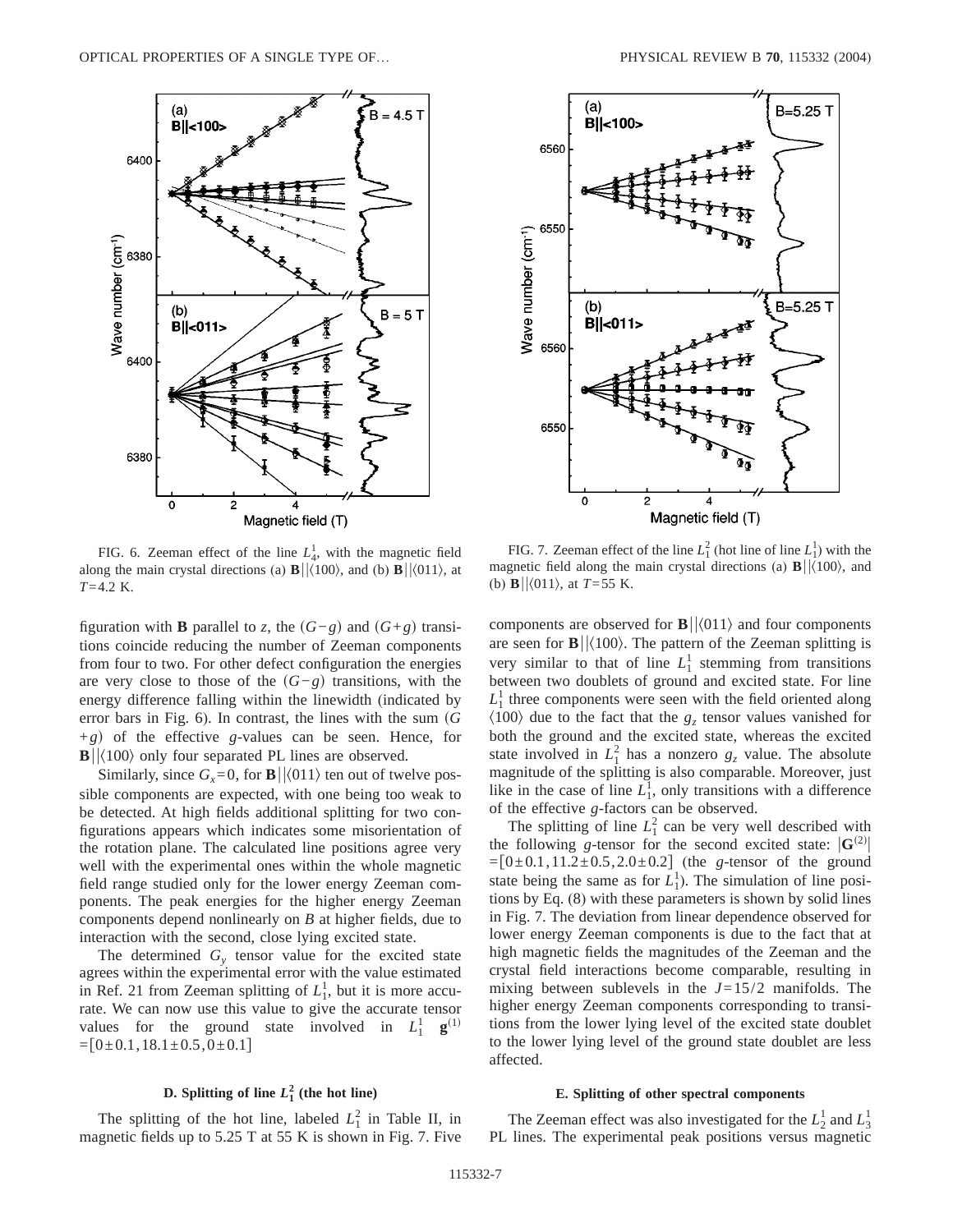

FIG. 8. Zeeman effect of the line  $L_2^1$  and line  $L_3^1$ , with the magnetic field along the main crystal directions (a)  $\mathbf{B} \vert \vert \langle 100 \rangle$ , and (b) **B** $|\langle 011 \rangle$ , at  $T=4.2$  K.

field are shown in Fig. 8 for the  $\mathbf{B}||\langle100\rangle$  and  $\mathbf{B}||\langle011\rangle$  field directions. The Zeeman splitting pattern suggests that we deal in this case with transitions from the excited doublet state to a  $\Gamma_8$  quadruplet split by a lower symmetry crystal field. We can speculate that if the low symmetry distortion is small, the selection rules valid for  $T_d$  symmetry may approximately hold at high magnetic fields, when the states could regain their initial "cubic" character. In other words, any extra Zeeman component in the PL to those determined by Tables III will have lower intensity. Based on that, we can predict the number of "strong" Zeeman components observed in the PL for a center with small  $C_{2v}$  distortion. For  $\mathbf{B}$ | $\langle 100 \rangle$  we should see two nonequivalent defect configurations, one with  $\mathbf{B}||z$  and one with **B** in the plane perpendicular to *z*. We should, hence, see six components for the latter but only four components for the former, as there is no splitting of the excited state in this configuration  $[G_z^{(1)}=0]$ . Similarly, for  $\mathbf{B} \vert \vert \langle 011 \rangle$ , with three nonequivalent defect configurations, we should see  $6+6+4=16$  components. As illustrated by Fig. 8, this is exactly what we observed in the experiment.

The solid lines in the Fig. 8 are guide for eye only. In order to determine the parameters reliably, additional experiments are necessary, either at low magnetic fields—when the Zeeman interaction is much weaker than the crystal field splitting and doublets can be treated separately, or in the opposite regime—when the Zeeman splitting is much larger than the crystal field splitting.

We have also measured a magnetic induced splitting of line  $L_5^1$  for **B**|| $\langle 001 \rangle$ . The splitting pattern is very similar to

TABLE IV. *g*-tensor values used for the calculated splitting.

| Line label | Initial state | $G_{av}$      | Final state | $g_{av}$      |
|------------|---------------|---------------|-------------|---------------|
| $L^1_1$    | 0 14.8 0      | $5.0 \pm 0.5$ | 0 18.1 0    | $6.1 \pm 0.5$ |
| $L_1^2$    | 0.11.22       | $4.4 \pm 0.5$ | 0 18.1 0    | $6.1 \pm 0.5$ |
| $L_4^1$    | 0 14.8 0      | $5.0 \pm 0.5$ | 8.3 7.6 1.6 | $5.8 \pm 0.5$ |

that observed for  $L_4^1$ , i.e., the dominant transitions are those with a sum and difference of the effective *g*-factors for the two coinciding configurations. Due to the low PL intensity, it was not possible to measure the splitting for  $\mathbf{B} \vert \vert \langle 011 \rangle$ ; hence the *g*-tensor values could not be determined. All determined *g*-tensor values are listed in Table IV.

### **V. DISCUSSION AND CONCLUSIONS**

### **A. Symmetry consideration**

On the basis of the experimental data reported here, the following picture can be proposed. The PL spectrum observed in SMBE grown samples is characterized by a small number of very narrow lines. Although sharp emission bands should be expected for Er in view of the very long radiative lifetime of its excited  $^{4}I_{13/2}$  state ( $\sim$ ms), linewidths of several meV are routinely observed for Er-related optical centers in crystalline silicon. Therefore it appeared that in the present case emission bands are characterized by the truly homogeneous linewidth. This has indeed been confirmed by, and formed a necessary prerogative for, the successful observation of the Zeeman effect, as reported in the current study. From analysis of the Zeeman effect we conclude that all the major lines of the observed PL spectrum originate from the same center, the Er-1. Such a conclusion is also consistent with the thermally-induced changes of the PL spectrum, with all the major features—lines  $L_1^1$  to  $L_4^1$ —developing hot lines with identical energy spacings, indicating the common excited state for their origin. In this way the current study unambiguously shows that a preferential formation of one specific type of Er-related optically active center is realized in annealed SMBE-grown multinanolayer structures.

From the analysis of the angular dependence of the magnetic field induced splitting of PL lines, the  $C_{2v}$  symmetry of the Er-1 center has been established, and individual *g*-tensors for several crystal field split levels within ground and excited state multiplets have been determined. These are summarized in Table IV.

Although the lower-than-cubic symmetry of the Er-1 center is concluded from experiment, the distortion from cubic symmetry appears to be small. This is evident from the fact that optical transitions follow the selection rules for  $T_d$  symmetry rather than those for transitions between  $\Gamma_5$  states of  $C_{2v}$  symmetry, where all the transitions would have equal probability. We could speculate that the observed orthorhombic *I* symmetry could arise from a distortion of an tetrahedrally coordinated  $Er<sup>3+</sup>$  ion.

If only a small distortion of cubic symmetry is present, the average  $g_{av}$  factor can be related to the isotropic cubic  $g_c$ factor  $by^{32}$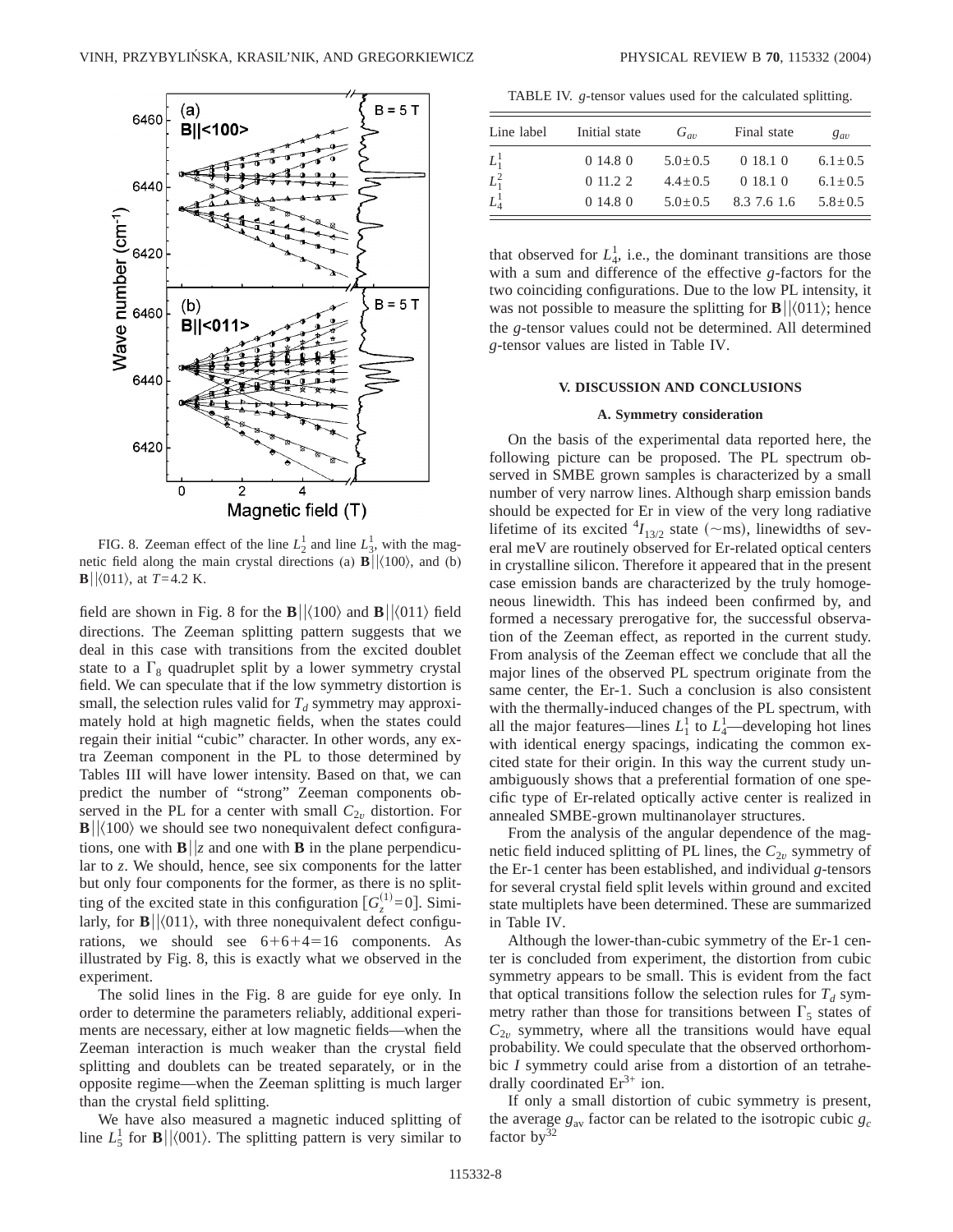$$
g_{\rm av} = g_c = \frac{1}{3}(g_x + g_y + g_z). \tag{11}
$$

In the case of line  $L_1^1$  the average  $g_{av}$  value for the lowest level of the ground state is  $6.1 \pm 0.5$ , slightly smaller than 6.8 the value characteristic for pure  $\Gamma_6$ , and similar to values found for Er in different host materials.19,27,30–33 Therefore the Er-1 center ground state is likely to be of the  $\Gamma_6$  character. The *g*av values of the initial and final states determined from all the investigated transitions are also shown in the Table IV.

For the lowest level of the first excited state, the  $g_{av}$ -value is determined as  $4.9 \pm 0.5$ . It is similar to the (isotropic) *g*-factor of the  $\Gamma_7$  states of a pure  ${}^4I_{13/2}$  manifold of 5.54. As can be seen from Table III, this indicates that for line  $L_1^1$  we deal mostly with electric-dipole-type transitions, without spin flips. This is to be expected for Er, since the strong spin-orbit coupling, characteristic for rare-earth ions, leads to the admixture of different excited configurations. The *g*-values determined here are smaller than these found in more ionic hosts. This can be due to covalent effects, as the results of the Landé factor becomes smaller because of stronger quenching of the orbital momentum. The Zeeman splittings of lines  $L_2^1$  and  $L_3^1$  behave like a transition from a doublet to a distorted  $\Gamma_8$  quadruplet. The splitting of line  $L_4^1$ indicates a doublet to doublet transition. However in that case we can see PL lines corresponding to the sum and the difference of the *g*-tensors of the ground and the excited states. Also the hot line  $L_1^2$  appears to arise due to a transition from a doublet, but of a different symmetry. This could be a  $\Gamma_6$  doublet. However, in such case, in addition to transitions corresponding to difference of effective *g*-tensors, also PL lines described by the sum of these parameters should be present. This is not observed in the experiment. Another possibility would be that the hot line originates from a doublet split off from the quadruplet due to the lower symmetry component, a situation similar to that in the ground state, as concluded from analysis of lines  $L_2^1$  and  $L_3^1$ .

### **B. Consequences for the microscopic model of the Er-1 center**

Although the microscopic symmetry of the Er-1 center is determined to be orthorhombic  $I(C_{2v})$ , we have seen that lines  $L_2^1$  and  $L_3^1$  can be interpreted as arising from a split quadruplet. This could indicate that orthorhombic *I* distortion of the  $T_d$  crystal field is small. It is also consistent with the fact that transition probabilities follow rules of cubic symmetry. Assuming this situation to be true, we can try to place the Er-1 center on the LLW diagram given in Fig. 4. Inspection of this figure shows that the ground state is either  $\Gamma_7$ , for −1 ≤ *x* ≤ −0.46, or  $\Gamma_6$ , for −0.46 ≤ *x* ≤ 0.58 with *W* positive. On the other hand, the lowest level of the excited state is a doublet of either  $\Gamma_6^{(1)}$ , for  $-0.57 \le x \le 0.65$ , or  $\Gamma_7$  symmetry, for  $0.65 \le x \le 1$ . Now, taking into account splitting of PL lines at low temperature and assuming that lines  $L_2^1, L_3^1$  arise from a split quadruplet, the best fit to the experimental data was obtained for three *x* values: −0.55, −0.07, and 0.41, resulting in *W* values of 2.046 cm<sup>-1</sup>, 0.476 cm<sup>-1</sup>, and 0.739 cm−1, respectively. As can be seen from Fig. 4(b), the corresponding sequence of the ground state levels would be

 $\Gamma_7$ ,  $\Gamma_8$ ,  $\Gamma_6$ ,  $2\Gamma_8$ ;  $\Gamma_6$ ,  $\Gamma_8$ ,  $\Gamma_7$ ,  $2\Gamma_8$ ; and  $\Gamma_6$ ,  $\Gamma_8$ ,  $\Gamma_8$ ,  $\Gamma_7$ ,  $\Gamma_8$ , respectively. Taking into account the symmetry information obtained from the magnetic field induced splitting of PL lines  $L_1^1$ ,  $L_2^1$ ,  $L_3^1$ ,  $L_4^1$  and  $L_1^2$ , the situation with *x*=0.41 and *W*  $=0.739$  cm<sup>-1</sup> for  $J=15/2$  emerges as the most plausible one. The *x* value is positive as expected for a tetrahedral interstitial position. It is very close to that for the cubic center observed in implanted Si.<sup>14,19</sup> The *x*-value of the  $J=15/2$ state obtained in this study differs, however, from that of the tetrahedral interstitial Er center observed in implanted Si, *x*  $=0.35$ <sup>14,19</sup> The discrepancy may be due to the fact that we deal with low-temperature grown silicon, which might have slightly different properties from the Czochralski grown material typically used for implantation. On the other hand, it should be stressed that our analysis bases on the assumption that the  $C_{2v}$ -symmetry crystal field can be treated as a small distortion of cubic symmetry, which need not be the case. In fact, the strong anisotropy of the *g*-tensors indicates rather that the cubic and orthorhombic crystal field potentials may be comparable.

For a cubic symmetry center, *x* and *W* values of the *J*  $=13/2$  state can be determined from these of the  $J=15/2$ . In the present case, we should also take into account the Zeeman splitting of the hot line. While this is consistent with a doublet-to-doublet transition, no transitions due to sum of the relevant effective *g*-tensor values are observed. This indicates the upper state to be arising from a splitting of the quadruplet (in analogy the ground state splitting responsible for lines  $L_2^1$  and  $L_3^1$ ) rather than a  $\Gamma_7$  doublet. The possible position of  $J=13/2$  multiplet of the Er-1 center on the LLW diagram is also indicated in Fig. 4.

Finally, we would like to comment on the possible microscopic model of the Er-1 center. This issue is of fundamental importance, as the Er-1 center takes a prominent position of the only Er-related optically active center which can be preferentially generated in crystalline Si. Since the observed splitting is consistent with that which can be expected for an isolated  $Er^{3+}$  ion, we can assume that only one Er ion is involved in the structure of Er-1. Also preferential formation of a single configuration is easier to envisage for a center containing one rather than multiple Er ions. The estimated *x* value of the ground state is positive as expected for a tetrahedral interstitial. This site was predicted from total energy calculations as the most stable configuration of  $Er<sup>3+</sup>$  ion in the crystalline silicon host.<sup>18</sup> Also, channeling studies identified a  $T<sub>d</sub>$  interstitial site as the preferred location of  $Er<sup>3+</sup>$  ions implanted into  $Si^{16}$  Taking into account all the available information, we propose to identify the Er-1 center with an  $Er<sup>3+</sup>$  ion occupying a slightly distorted  $T<sub>d</sub>$  interstitial site [see Fig. 9(a)].

From analysis of the Zeeman effect we were able to determine the orthorhombic *I* symmetry of the Er-1 center. The origin of the  $C_{2v}$  symmetry distortion is not clear, yet. This relatively high symmetry type is easily realized for defects in crystalline silicon by lifting equivalence of two mutually perpendicular  $\{011\}$  mirror planes. Among other possibilities, it can be achieved by a minor distortion of a  $T<sub>d</sub>$  site along a  $\langle 100 \rangle$  direction, or by a symmetric (with respect to the  $\langle 100 \rangle$ axis) incorporation of impurities in one of the planes (see, e.g., microscopic models of negatively charged vacancy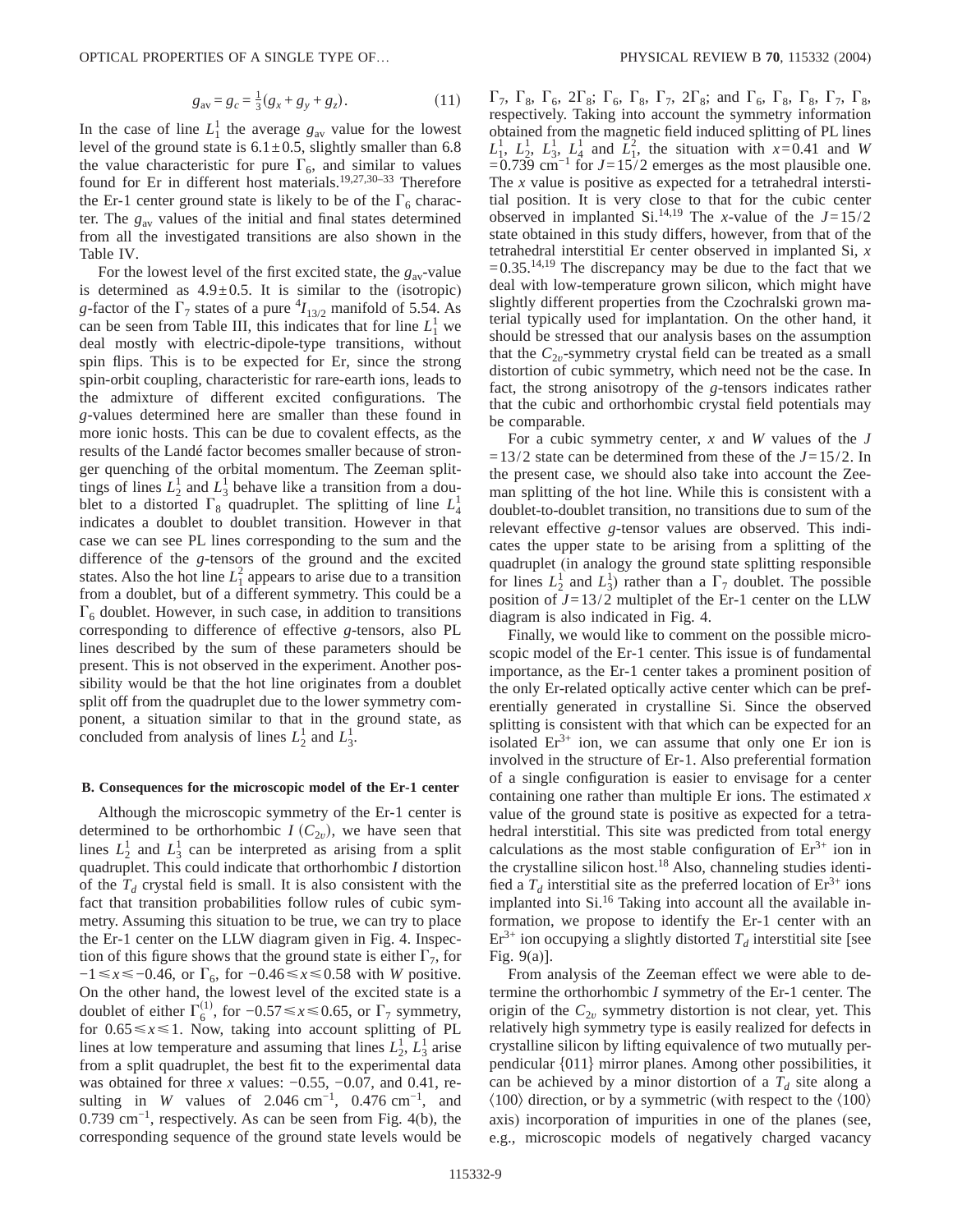

FIG. 9. The possible microscopic structure of the Er-1 center: (a) tetrahedral interstitial  $Er^{3+}$  ion with the  $C_{2v}$  symmetry obtained by a small distortion along the  $\langle 100 \rangle$  direction; (b) tetrahedral interstitial Er<sup>3+</sup> ion-oxygen cluster. The  $C_{2v}$  symmetry lowering can be obtained by lattice distortion or by details of oxygen incorporation.

center,  $34$  substitutional transition metal atoms,  $35$  thermal  $donor<sup>36</sup>$ ).

Unfortunately, in contrast to EPR or electron-nuclear double resonance (ENDOR) measurements, no insights on chemical identity or lattice location of ligand atoms can be derived from the present study. We therefore have to rely on the information gathered so far on optical activity of Er in Si. The most prominent conclusion here is that oxygen (as well as other electronegative elements) enhances emission of Si:Er, the effect being optimal for oxygen-to-erbium doping ratio of approximately 10:1. Also EXAFS investigations<sup>15</sup> revealed the presence of six oxygen atoms in the direct surrounding of optically active Er in Czochralski-grown Si. These findings are consistent with results obtained in this study: while no oxygen was intentionally introduced during the SMBE growth process of the multilayer structures used for Zeeman measurements, secondary ion mass spectroscopy (SIMS) analysis shows a clear increase of O concentration  $\text{(} [O] = 1.5 \div 2 \times 10^{19} \text{ cm}^{-3}\text{)}$  in the structure when compared to the substrate.<sup>37</sup> Therefore, based on published reports and on the structural information available for the samples used in this project, we propose that the Er-1 center comprises at least 8 oxygen atoms in the direct surrounding of a single Er atom at a high symmetry site. A possible atomic model of such a center is depicted in Fig. 9(b). In this case oxygen atoms have been placed at the usual puckered bonded positions releasing strain on the 4 Si nearest neighbors of the Er. While formation of such a large oxygen complex of specific symmetry might appear not likely at the first glance, we point out that the orthorhombic- $IC_{2v}$  symmetry is characteristic for silicon thermal donors formed by oxygen aggregation.38 Note that the sample growth temperature allows thermal donor formation and Er could enhance oxygen aggregation. On the other hand, the Er-1 center is formed during annealing at 800°C, at which temperature the thermal donors are found to convert into electrically nonactive aggregates.39 Unfortunately, owing to the particular *g*-tensor of the ground state, no EPR or ENDOR measurements are possible for the Er-1 center, and no insight into the chemical identity or lattice location of ligand atoms can be derived by these techniques. Therefore the issue of oxygen incorporation in the microstructure of the Er-1 center cannot be concluded at this stage, and will require further investigations.

### **VI. SUMMARY AND CONCLUSIONS**

We present results of a magneto-optical study of multinanolayer Si/Si:Er structures grown by the SMBE technique. We show that the presence of Si spacer regions considerably increases emission intensity when compared to single layers. The PL from annealed multinanolayer structures is dominated by emission from the particular center, the Er-1 center, which is then preferentially formed. The PL spectrum of this center is characterized by ultra narrow homogeneous lines. Based on analysis of the magnetic field induced, angular dependent splitting of the PL lines, we identify the orthorhombic-*I* symmetry of the Er-1 center and give g-tensors for several lower-lying levels of the  $^{4}I_{15/2}$  ground and the lowest excited  $^{4}I_{13/2}$  state multiplets. In particular, we identify the original  $\Gamma_6$  and  $\Gamma_7$  characters for the lowest crystal-field split levels of the ground and the excited states, respectively. Based on this analysis, we propose that the microscopic structure of the Er-1 center comprises a single  $Er^{3+}$ ion at a distorted interstitial  $T_d$  site with multiple oxygen atoms in its direct vicinity.

## **ACKNOWLEDGMENTS**

The work was financially supported by the *Nederlandse Organisatie voor Wetenschappelijk Onderzoek* (NWO), and the *European Research Office* (ERO). The authors are grateful to Dr. H. Vrielinck for useful discussions.

- 1S. S. Iyer and Y.-H. Xie, Science **260**, 40 (1993).
- 2S. Schmitt-Rink, C. M. Varma, and A. F. J. Levi, Phys. Rev. Lett. **66**, 2782 (1991).
- 3A. Polman, J. Appl. Phys. **82**, 1 (1997).
- <sup>4</sup> J. Palm, F. Gan, B. Zheng, J. Michel, and L. C. Kimerling, Phys. Rev. B **54**, 17603 (1996).
- 5Wai Lek Ng, M. P. Temple, P. A. Childs, F. Wellhofer, and K. P. Homewood, Appl. Phys. Lett. **75**, 97 (1999).
- 6S. Coffa, G. Franzo, and F. Priolo, Mater. Res. Bull. **23**, 25 (1998).
- 7W. Jantsch, S. Lanzerstorfer, M. Stepikhova, H. Preier, and L.

Palmetshofer, Solid State Phenom. **69-70**, 53 (1999).

- 8R. S. Smith, H. D. Muller, H. Ennen, P. Wennekers, and M. Maier, Appl. Phys. Lett. **50**, 49 (1987).
- 9K. Thonke, H. U. Hermann, and J. Schneider, J. Phys. C **21**, 5881 (1988).
- 10H. Ennen, J. Wagner, H. D. Muller, and R. S. Smith, J. Appl. Phys. **61**, 4877 (1987).
- 11K. Takahei, A. Taguchi, Y. Horikoshi, and J. Nakata, J. Appl. Phys. **76**, 4332 (1994).
- 12T. Ishiyama, E. Katayama, K. Murakami, K. Takahei, and A. Taguchi, J. Appl. Phys. **84**, 6782 (1998).